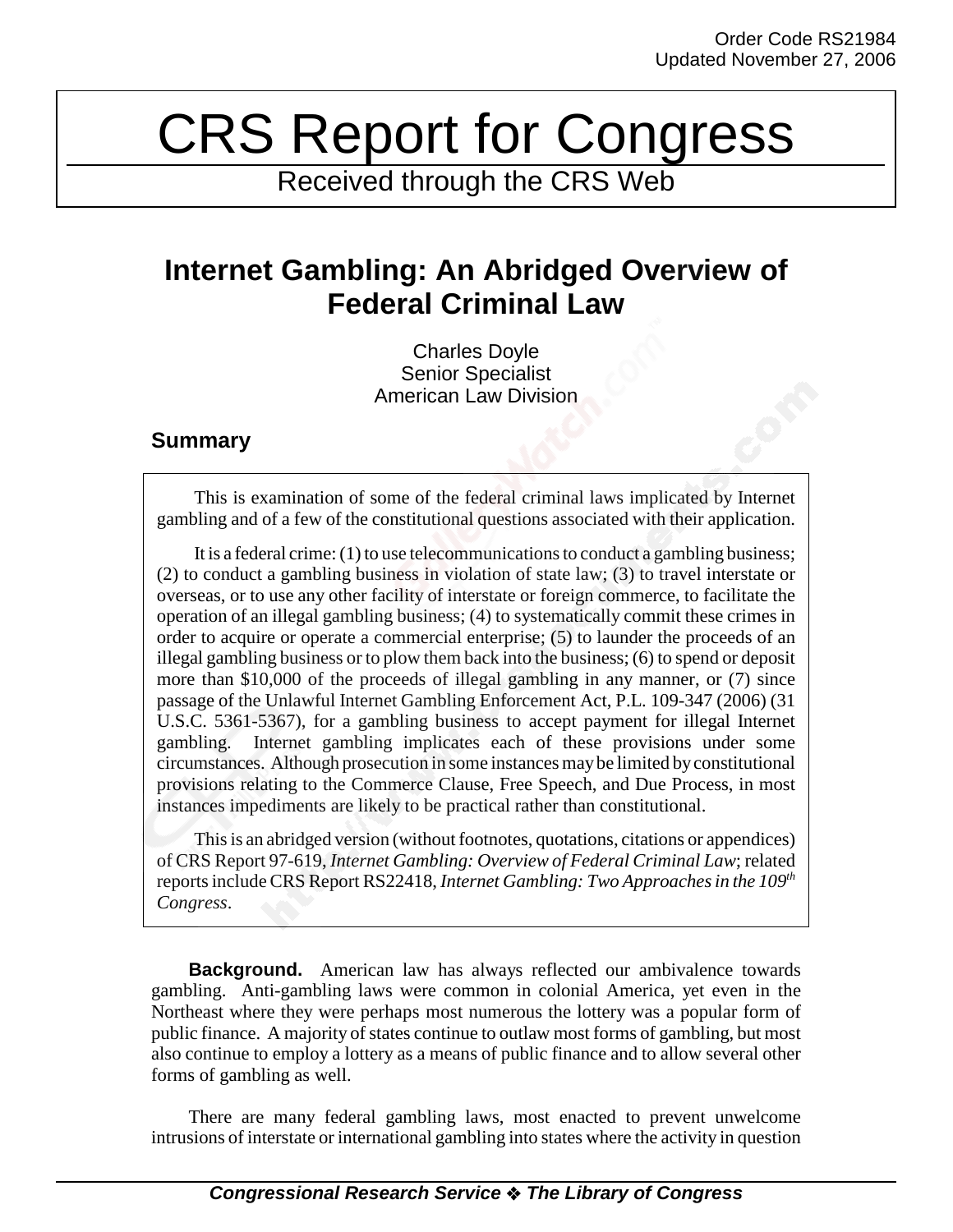has been outlawed. In some cases, Internet gambling is not much different than gambling by telephone — a bettor places his bet with a bookie using his computer and e-mail rather than using just his telephone. Gamblers have introduced features like proxy gambling, gambling for credit, and at least the claim of gambling in a virtual offshore gambling locale to induce bettors to believe they have overcome legal prohibitions. In fact, they have not. Nevertheless, enforcement may be uncertain. Internet gambling cannot be raided in a traditional sense, and gambling is rarely a high law enforcement priority even without the complications that the Internet can bring to the table. However that may be, using the Internet to conduct a gambling business, either involving betting on sporting events or involving a form of gambling illegal under the laws of the state in which any of the players are located, will almost certainly involve the violation of one or more federal criminal laws.

**The Wire Act.** Commentators most often mention the Wire Act, 18 U.S.C. 1084, when discussing federal criminal laws that outlaw Internet gambling in one form or another. Early federal prosecutions of Internet gambling generally charged violations of the Wire Act. In fact, perhaps the most widely known of federal Internet gambling prosecutions, *United States v. Cohen* involved the conviction, upheld on appeal, of the operator of an offshore, online sports book under the Wire Act.

 In general terms, the act outlaws the use of interstate telephone facilities by those in the gambling business to transmit gambling-related information. The elements of section 1084 extend to anyone who: (1) being engaged in the business of betting or wagering (2) knowingly (3) uses a wire communication facility  $(4)(A)$  for the transmission in interstate or foreign commerce (i) of bets or wagers or (ii) information assisting in the placing of bets or wagers on any sporting event or contest, or (B) for the transmission of a wire communication which entitles the recipient to receive money or credit as a result of bets or wagers, or (C) for information assisting in the placing of bets or wagers...18 U.S.C. 1084(a).

The Wire Act has been more sparingly used than some of the other federal gambling statutes, and as a consequence it lacks some of interpretative benefits which a more extensive caselaw might bring. The act is addressed to those "engaged in the business of betting or wagering" and therefore apparently cannot be used to prosecute simple bettors. In a literal sense, the act outlaws (1) the transmission of *any* gambling-related *information* and (2) the transmission of *sports bets*, but the vast majority of prosecutions have involved sports gambling. While cases involving other forms of gambling under section 1084 are not unknown, at least one federal appellate panel has concluded that the Wire Act applies only to sports gambling and information about sports gambling.

An accomplice who aids and abets another in the commission of a federal crime may be treated as if he had committed the crime himself. The classic definition from *Nye & Nissen v. United States* explains that liability for aiding and abetting attaches when one "in some sort associates himself with the venture, participates in it as in something that he wishes to bring about, [and] seeks by his action to make it succeed." With this in mind, the Department of Justice has advised the National Association of Broadcasters that its members risked prosecution for aiding and abetting when they provided advertising for the online gambling operations. In addition to such accomplice liability, a conspirator who contrives with another for the commission of a federal crime is likewise liable for the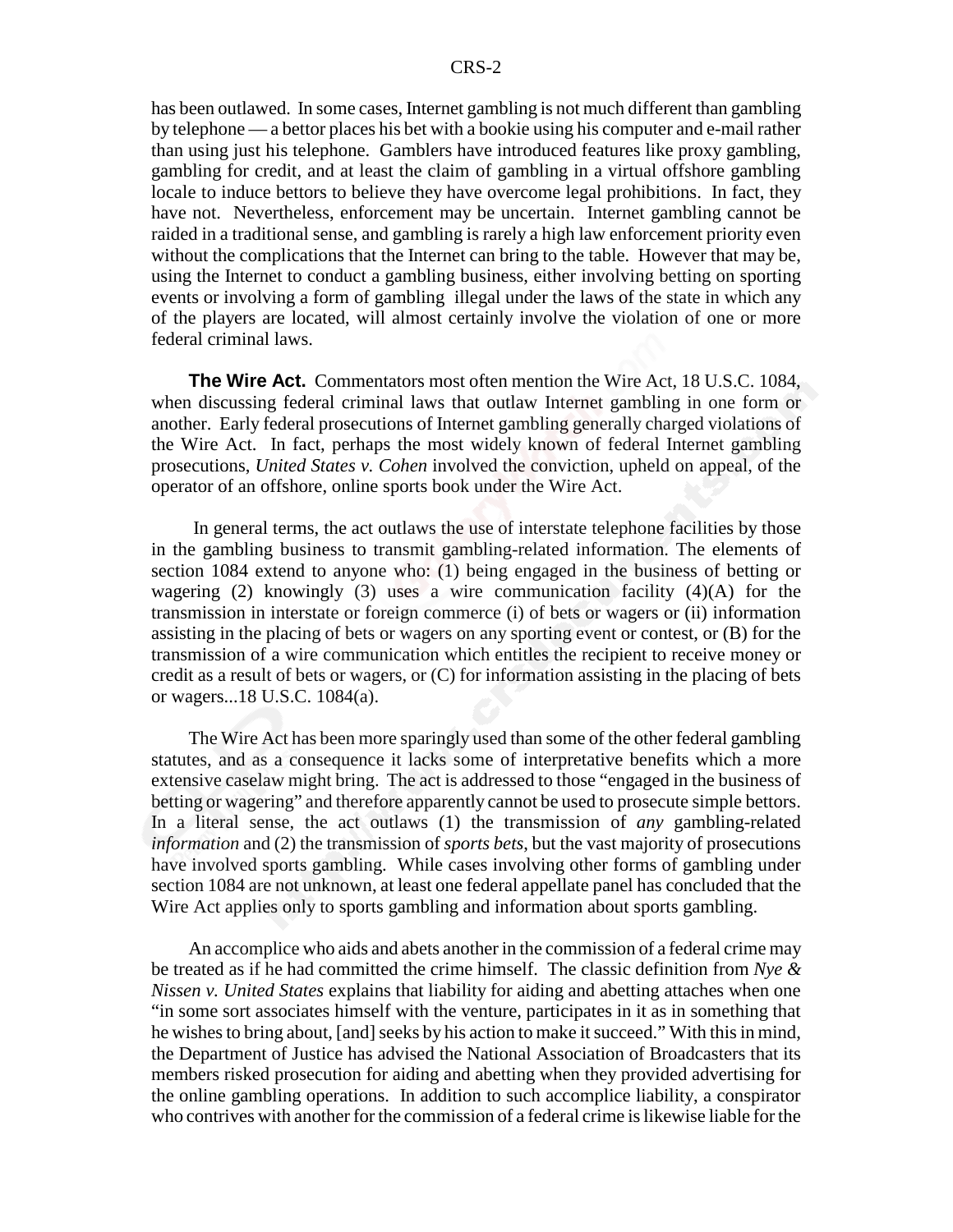underlying crime and for any additional, foreseeable offense committed by a confederate in furtherance of the common scheme.

**Illegal Gambling Businesses.** On the face of it, an illegal gambling business conducting its activities by way of the Internet seems to come within the reach of 18 U.S.C. 1955. The elements of section 1955 apply to anyone who: (1)(A) conducts, (B) finances, (C) manages, (D) supervises, (E) directs, or (F) owns; (2) all or part of an illegal gambling business that;  $(3)(A)$  is a violation of the law of a State or political subdivision in which it is conducted, (B) involves five or more persons who conduct, finance, manage, supervise, direct, or own all or part of such business, and (C) has been or remains in substantially continuous operation for a period in excess of thirty days or has a gross revenue of \$2,000 in any single day. The section bars only those activities that involve illegal gambling under applicable state law and that meet the statutory definition of a business. The accomplice and conspiratorial provisions attend violations of section 1955 as they do violations of the Wire Act. Section 1955 can only be applied to offshore Internet gambling operations when the gambling in question is illegal under a state law where either the bettor or the gambling operation are located.

**Travel Act.** The operation of an illegal gambling business using the Internet may easily involve violations of the Travel Act. The courts often abbreviate their statement of the act's elements to the following: "The government must prove (1) interstate travel or use of an interstate facility; (2) with the intent to ... promote ... an unlawful activity and (3) followed by performance or attempted performance of acts in furtherance of the unlawful activity." The Supreme Court determined some time ago that the Travel Act does not apply to the simple customers of an illegal gambling business, although interstate solicitation of those customers may certainly be covered. Accomplice and coconspirator liability provisions, discussed earlier, apply with equal force to the Travel Act.

In the case of Internet gambling, the jurisdictional element of the Travel Act might be established at a minimum either by reference to the telecommunications component of the Internet, to shipments in interstate or foreign commerce (in or from the United States) associated with establishing operations on the Internet, to any interstate or foreign nexus to the payment of the debts resulting from the gambling, or to any interstate or foreign distribution of the proceeds of such gambling.

The act would only apply to "business enterprises" involved in illegal gaming, so that e-mail gambling between individuals would likely not be covered. But an Internet gambling venture that constitutes an illegal gambling business for purposes of section 1955, and is engaged in some form of interstate or foreign commercial activity in furtherance of the business will almost inevitably have included a Travel Act violation.

**Racketeer Influenced and Corrupt Organizations (RICO).** Illegal gambling may trigger the application of RICO provisions. Section 1955, the Wire Act, the Travel Act, and any state gambling felony are all RICO predicate offenses. To establish the elements of a substantive RICO offense, the government must prove (1) that an enterprise existed; (2) that the enterprise affected interstate or foreign commerce; (3) that the defendant associated with the enterprise; (4) that the defendant participated, directly or indirectly, in the conduct of the affairs of the enterprise; and (5) that the defendant participated in the enterprise through a pattern of racketeering activity by committing at least two racketeering (predicate) acts [e.g., 18 U.S.C. 1084 (Wire Act), 18 U.S.C. 1952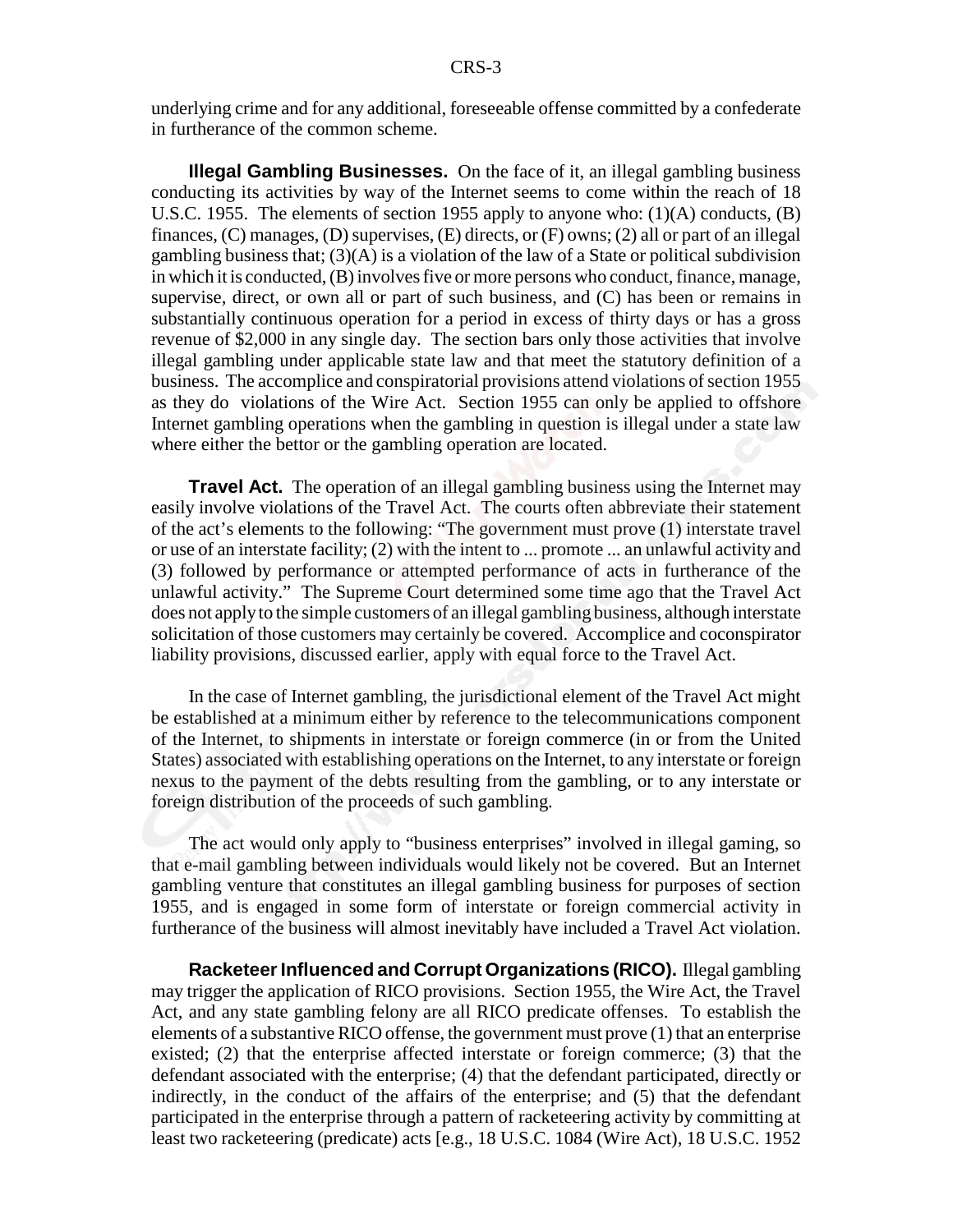(Travel Act), 18 U.S.C. 1955 (illegal gambling business)]. RICO conspiracies are outlawed in a subsection that imposes no overt act requirement. They are complete upon the agreement to commit a RICO offense.

**Money Laundering.** Congress has enacted several statutes to deal with money laundering. It would be difficult for an illegal Internet gambling business to avoid either of two of the more prominent, 18 U.S.C. 1956 and 1957, both of which involve financial disposition of the proceeds of various state and federal crimes, including those under 18 U.S.C. 1084 (Wire Act), 18 U.S.C. 1955 (illegal gambling business), 18 U.S.C. 1952 (Travel Act), or any state gambling law (if punishable by imprisonment for more than one year). Section 1956 is really several distinct crimes: (1) laundering with intent to promote an illicit activity such as an unlawful gambling business; (2) laundering to evade taxes; (3) laundering to conceal or disguise; (4) structuring financial transactions (smurfing) to avoid reporting requirements; (5) international laundering; and (6) "laundering" conduct by those caught in a law enforcement sting.

In its most basic form the promotion offense essentially involves plowing the proceeds of crime back into an illegal enterprise. Like most of the crimes under section 1956, the elements of the promotion offense begin with a financial transaction and the knowledge that the proceeds involved flow from a predicate offense like illegal gambling. The "concealment" offense shares several common elements with the other offenses in section 1956. The courts have made it clear that conviction for the concealment offense requires proof of something more than simply spending the proceedings of a predicate offense. The tax evasion and structured transactions ("smurfing") offenses shadow the promotion and concealment offenses. A tax evasion, laundering prosecution requires the government to show that the defendant acted intentionally rather than inadvertently, but not that the defendant knew that his conduct violated the tax laws. Similarly, conviction for the smurfing offense does not require a showing that the defendant knew that his conduct was criminal as long as the government establishes that the defendant acted with the intent to frustrate a reporting requirement. The international laundering crime replicates the elements of the promotion, concealment and smurfing offenses (but not the tax evasion offense) and adds an international transportation element. Of course, proof of the transportation element alone is insufficient without the evidence of an intent to promote, conceal or smurf. The final crime found in section 1956 is a "sting" offense, the proscription drafted to permit the prosecution of money launderers taken in by undercover officers claiming to have proceeds in need of cleansing from illegal gambling or other predicate offenses.

Section 1956 does not make spending tainted money a crime, but section 1957 does. Using most of the same definitions as section 1956, the elements of 1957 cover anyone who: 1. A. in the United States, B. in the special maritime or territorial jurisdiction of the United States, or C. outside the United States if the defendant is an American; 2. knowingly; 3. A. engages or B. attempts to engage in; 4. a monetary transaction; 5. [in or affecting interstate commerce]; 6. in criminally derived property that A. is of a greater value than \$10,000 and B. is derived from specified unlawful activity.

**Unlawful Internet Gambling Enforcement Act.** The proscriptions of the Unlawful Internet Gambling Enforcement Act are simply stated: (1) No person (2) engaged in the business of (3) betting or wagering (4) may knowingly accept (5) in connection with participation of another person (6) in unlawful Internet gambling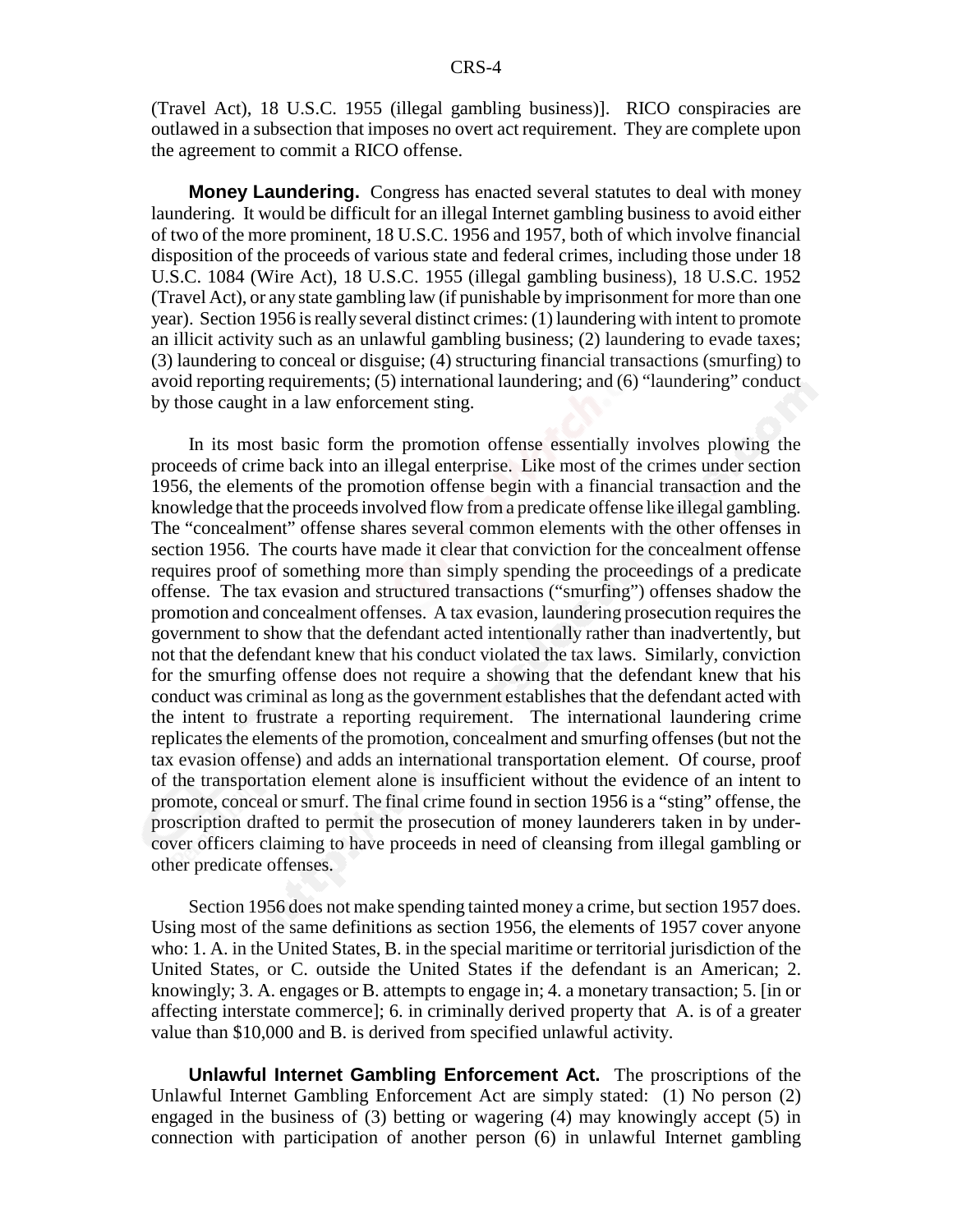$(7)(A)(\text{credit} \dots \text{including} \dots \text{use of a credit card}; \text{or } (B) \text{ an electronic fund transfer} \dots \text{or }$ (C) any check ... or (D) the proceeds of any other form of financial transaction, 31 U.S.C. 5363.

The proscription, however, is attended by an exhaustive array of definitions, qualifications and exceptions, that color its construction. The Act uses the definition of "bet or wager" to place beyond the reach of the Act's proscriptions many forms of activity that otherwise fit the definition but which for the most part are not ordinarily considered gambling. It describes "bet or wager" as "the staking or risking by any person of something of value upon the outcome of a contest of others, a sporting event, or a game subject to chance, upon an agreement or understanding that the person or another person will receive something of value in the event of a certain outcome,"  $31 \text{ U.S. C.5362(1)(A)}$ . The list of common activities exempted from the definition include securities and commodities exchange activities, insurance, Internet games and promotions that do not involve betting, and certain fantasy sporting activities. The definition of what is not "unlawful Internet gambling" for purposes of the Act provides the exemptions for various forms of previously legalized intrastate and tribal gambling, and sets aside the issue of the legality under the Wire Act of various forms of Internet use by the horse racing industry. The definition also exempts certain intrastate and intratribal forms of gambling, like state lotteries and Indian casinos that operate under state regulations or compacts, from the prohibitions of the Act, if certain age and location verification conditions are met. The Act features criminal, civil and regulatory enforcement mechanisms.

**Constitutional Questions.** There have been suggestions that prosecution of illegal Internet gambling raises various constitutional issues. Principal among these are questions as to legislative power under the Commerce Clause, restrictions imposed by the First Amendment's guarantee of free speech, and due process concerns about the regulation of activities occurring at least in part overseas.

**Commerce Clause.** Congress possesses no legislative power that cannot be traced to the Constitution. Among its Constitutionally enumerated powers, Congress enjoys the authority to regulate interstate and foreign commerce. Over the years, the Supreme Court regularly confirmed the enormous breath of Congress's legislative prerogatives under the Commerce Clause. Within the last decade, however, it has announced a series of decisions pointing out that Congress's Commerce power is not without limit. These limitations, notwithstanding, the federal appellate courts have concluded, thus far, that the federal gambling statutes, directed as they are against an economic activity, come safely within Congress's legislative authority under the Commerce Clause.

**First Amendment.** Gambling implicates First Amendment free speech concerns on two levels. Gambling is communicative by nature. Gambling also relies on advertising and a wide range of auxiliary communication services. Historically, gambling itself has been considered a vice and consequently beyond the protection of the First Amendment. There is every reason to believe that illegal gambling remains beyond the shield of the First Amendment. Gone, however, is the notion that the power to outlaw a vice includes the power to outlaw auxiliary speech when the underlying vice remains unregulated. The Supreme Court made this readily apparent when it approved an advertising ban on gambling illegal at the point of broadcast, but invalidated an advertising ban on gambling lawful at the point of broadcast. Although the Court